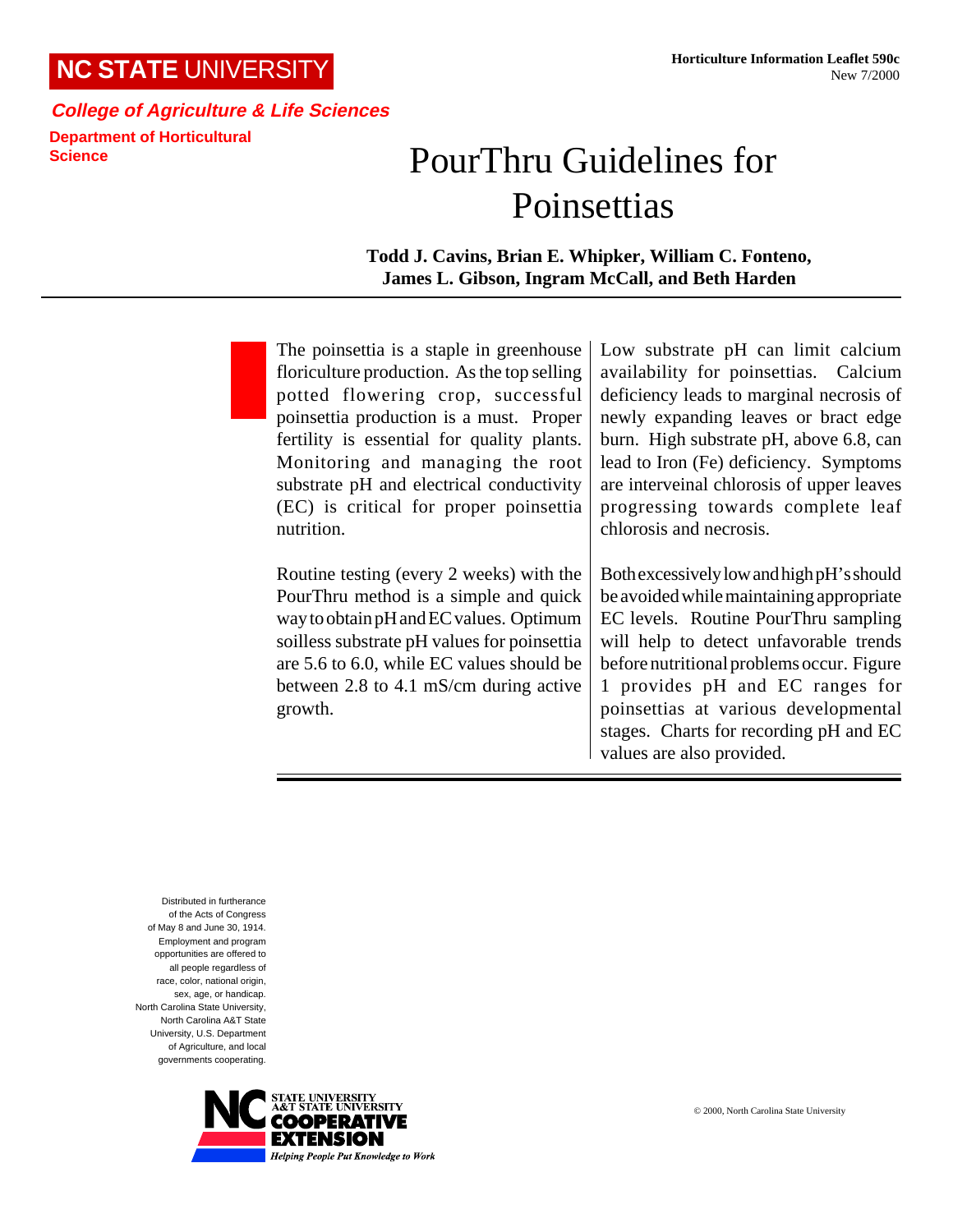| practices.  |                    | for poinsettias grown in soilless substrate. These values are guidelines and adjustments should be made based on your growing<br>Figure 1. Suggested PourThru substrate pH and EC ranges                                                                                                                                                                                                                                                               |
|-------------|--------------------|--------------------------------------------------------------------------------------------------------------------------------------------------------------------------------------------------------------------------------------------------------------------------------------------------------------------------------------------------------------------------------------------------------------------------------------------------------|
|             |                    | pH Range                                                                                                                                                                                                                                                                                                                                                                                                                                               |
| Category    | Growth Stage       | 7.5 7.6<br>7.4<br>7.3<br>5.9 6.0 6.1 6.2 6.3 6.4 6.5 6.6 6.7 6.8 6.9 7.0 7.1 7.2<br>5.8<br>5.4 5.5 5.6 5.7<br>53<br>52<br>$\overline{5}$<br>$\overline{5}$ .0<br>$^{4.9}$<br>$4.2$ $4.3$ $4.4$ $4.5$ $4.6$ $4.7$ $4.8$<br>$\overline{4}$<br>$\ddot{ }$<br>3.9<br>3.8<br>3.7<br>3.6<br>$3.5\,$                                                                                                                                                          |
| Poinsettias | All Stages         |                                                                                                                                                                                                                                                                                                                                                                                                                                                        |
|             |                    |                                                                                                                                                                                                                                                                                                                                                                                                                                                        |
| Category    | Growth Stage       | 4.6<br>4.5<br>4.4<br>4.3<br>4.2<br>$\ddot{ }$<br>4.0<br>3.9<br>3.8<br>3.7<br>3.6<br>3.5<br>3.4<br>3.3<br>3.2<br>3.1<br>3.0<br>2.9<br>$2.2$ $2.3$ $2.4$ $2.5$ $2.6$ $2.7$ $2.8$<br>EC Range (mS/cm)<br>2.1<br>2.0<br>$\frac{1}{2}$<br>1.8<br>1.6 1.7<br>$\frac{5}{1}$<br>14<br>1.3<br>1.2<br>$\ddot{=}$<br>$\ddot{0}$<br>$\ddot{\phantom{0}}$<br>0.7<br>6.6<br>$\ddot{6}$                                                                               |
|             | Establishing       |                                                                                                                                                                                                                                                                                                                                                                                                                                                        |
| Poinsettias | Growing            |                                                                                                                                                                                                                                                                                                                                                                                                                                                        |
|             | Finishing (Bloom)  |                                                                                                                                                                                                                                                                                                                                                                                                                                                        |
|             |                    | 4.6<br>4.5<br>3.3 3.4 3.5 3.6 3.7 3.8 3.9 4.1 4.1 4.2 4.3 4.4<br>2.4 2.5 2.6 2.7 2.8 2.9 3.0 3.1 3.2<br>2.3<br>1 12 13 14 15 16 17 18 19 20 21 22<br>$\mathbf{C}$<br>0.9<br>0.8<br>0.7<br>0.6<br>$\ddot{\phantom{0}}$                                                                                                                                                                                                                                  |
|             |                    |                                                                                                                                                                                                                                                                                                                                                                                                                                                        |
|             | Interpretation Key | (If sampling results determine that the pH or EC levels are outside<br>of the target range, then take IMMEDIATE corrective steps to<br>move pH or EC back into the target range.)<br>Danger Range<br>outside of the target range, then take corrective steps to move<br>(If sampling results determine that the pH or EC levels are<br>pH or EC back into the target range.)<br>Management Decision Range<br>(Optimal pH or EC range.)<br>Target Range |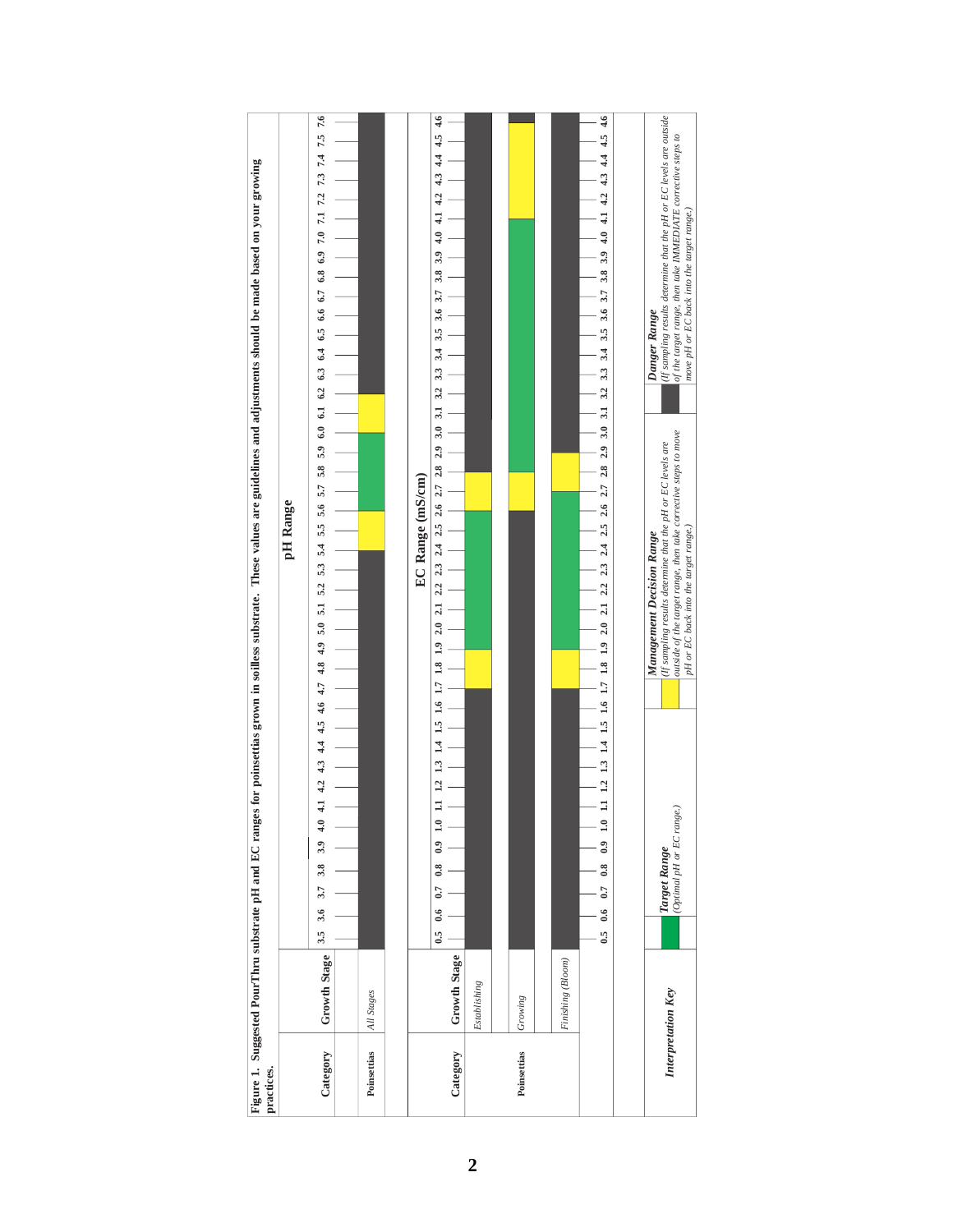PourThru pH chart for poinsettias. **PourThru pH chart for poinsettias.**

**Crop : Poinsettias Target pH Range: 5.6 to 6.0** Crop : Poinsettias<br>Starting Date (week 0) \_<br>Ending Date

Target pH Range: 5.6 to 6.0<br>Upper pH Decision Range: 6.0 to 6.2<br>Lower pH Decision Range: 5.4 to 5.6 **Starting Date (week 0) \_\_\_\_\_\_\_\_ Upper pH Decision Range: 6.0 to 6.2 Ending Date \_\_\_\_\_\_\_\_\_\_\_ Lower pH Decision Range: 5.4 to 5.6**